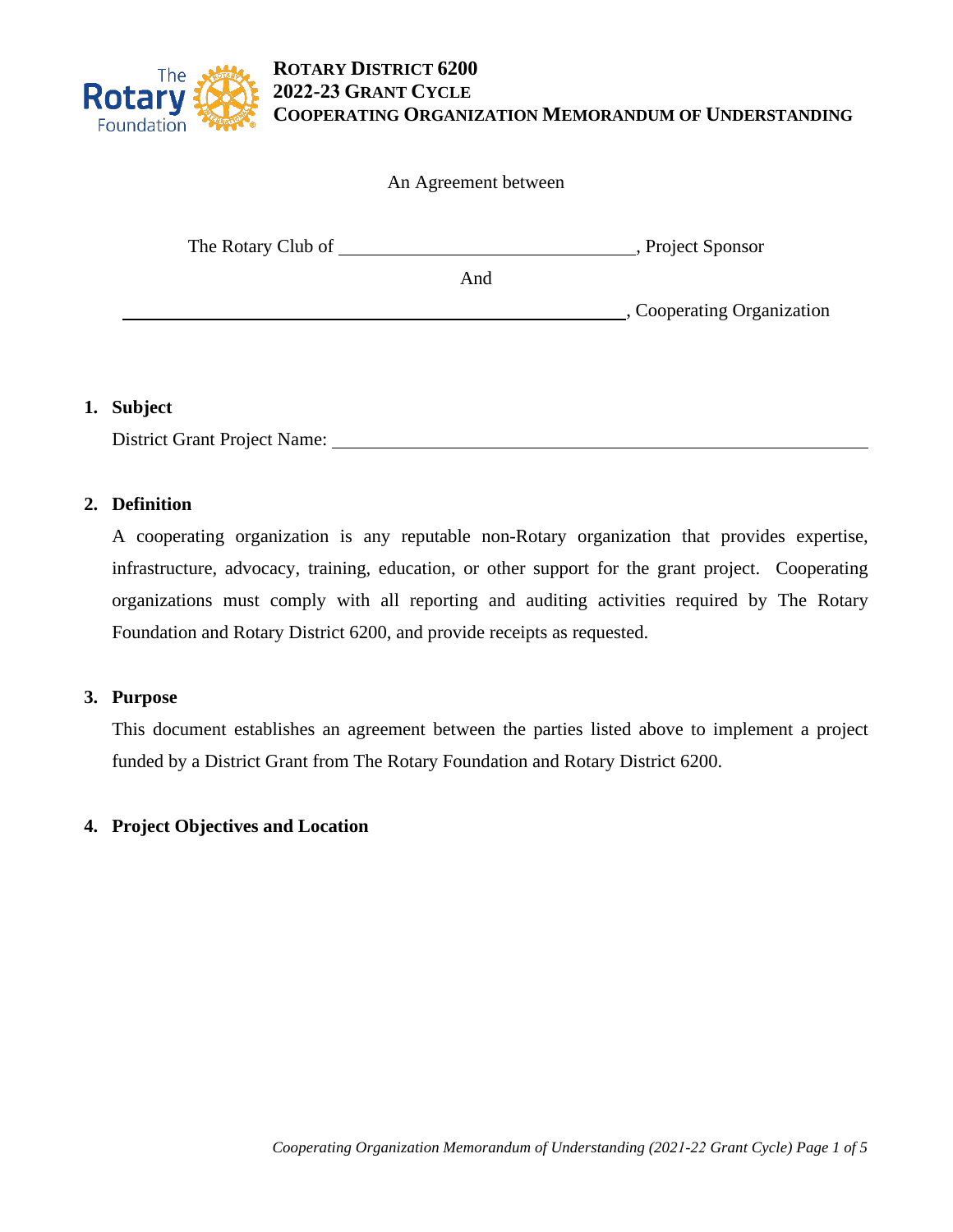# **5. Project Sponsor Responsibilities**

The Project Sponsor will have the following specific responsibilities for the project:

# **6. Cooperating Organization Responsibilities**

The Cooperating Organization will have the following specific responsibilities for the project: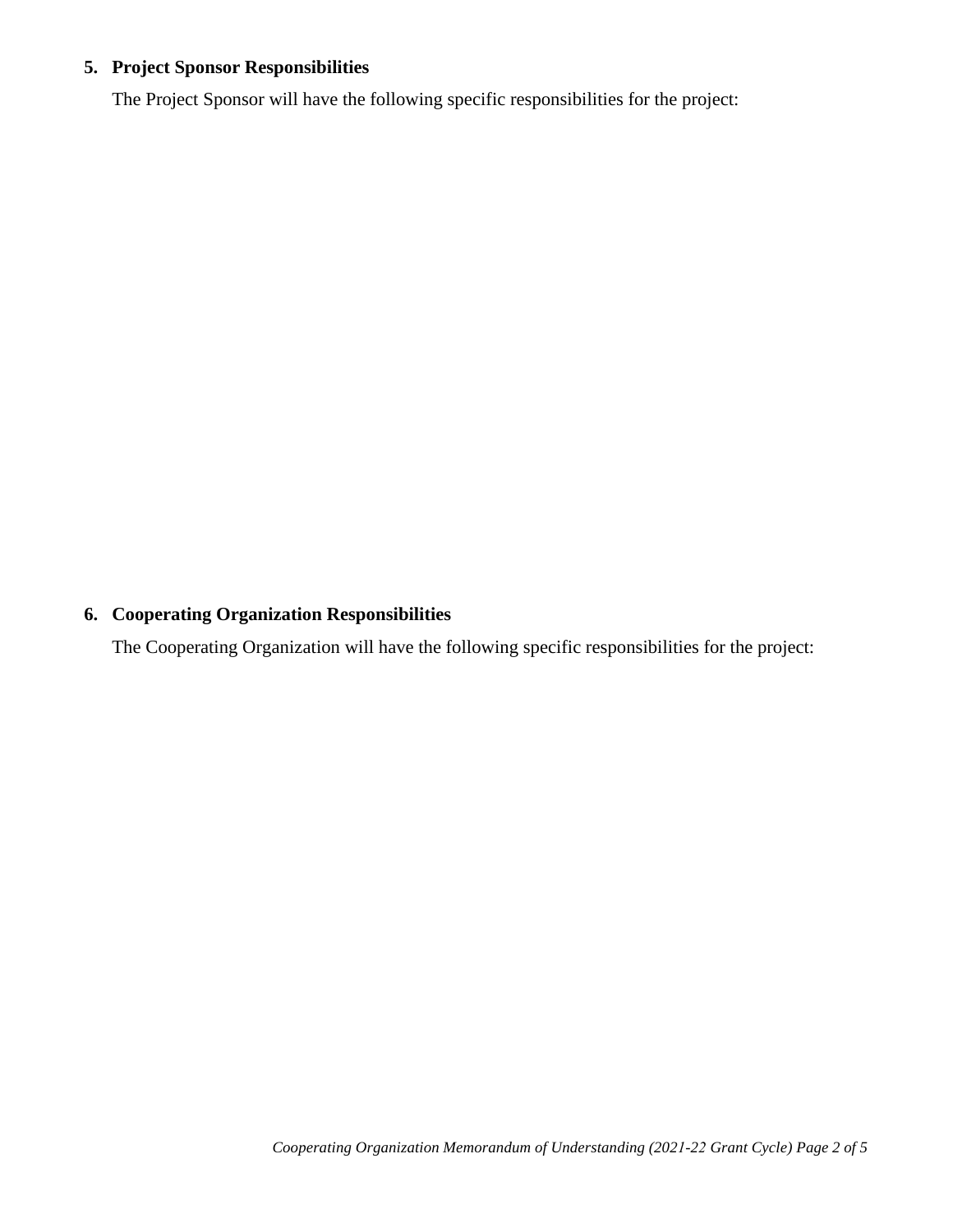## **7. Mutual Understandings**

All parties agree that:

- a. The Rotary District Grant, if approved, will be awarded to the Project Sponsor.
- b. The Project Sponsor will control and manage the Rotary District Grant.
- c. The Project Sponsor will be involved in all stages of the project.
- d. The Project Sponsor will have a grant project management committee responsible for managing the project on its behalf.
- e. The Project Sponsor and the Cooperating Organization will abide by the Terms and Conditions for Rotary Foundation District Grants and Global Grants.
- f. The Project Sponsor affirm that the Cooperating Organization is reputable and responsible and act within the laws of the project country.
- g. All grant funds will be received and managed by the Project Sponsor and will not be managed by the Cooperating Organization.
- h. Grant funds will remain in the designated Rotary Club bank account until they are needed to pay a vendor or reimburse a purchase.
- i. All payments to vendors and reimbursements to the Cooperating Organization will be supported by receipts, paid invoices, vouchers, or written agreements.
- j. The Cooperating Organization may contribute funds toward the project.
- k. The Cooperating Organization project-related documentation may be subject to independent financial and operational review by The Rotary Foundation and Rotary District 6200.
- l. In their separate club qualification memorandum of understanding, the Project Sponsor has agreed to:
	- Ensure that all grant activities, including the conversion of funds from one currency to another, comply with local law,
	- Ensure that the project adheres to The Rotary Foundation's stewardship measures and grant management practices,
	- Ensure that all people involved in a grant conduct their activities in a way that avoids any actual or perceived conflict of interest,
	- Report to Rotary District 6200any potential or real misuse or mismanagement of grant funds,
	- Cooperate with any financial, grant, or operational audits,
	- Maintain a standard set of accounts, which includes a general ledger and a complete record of all receipts and all disbursements of grant funds,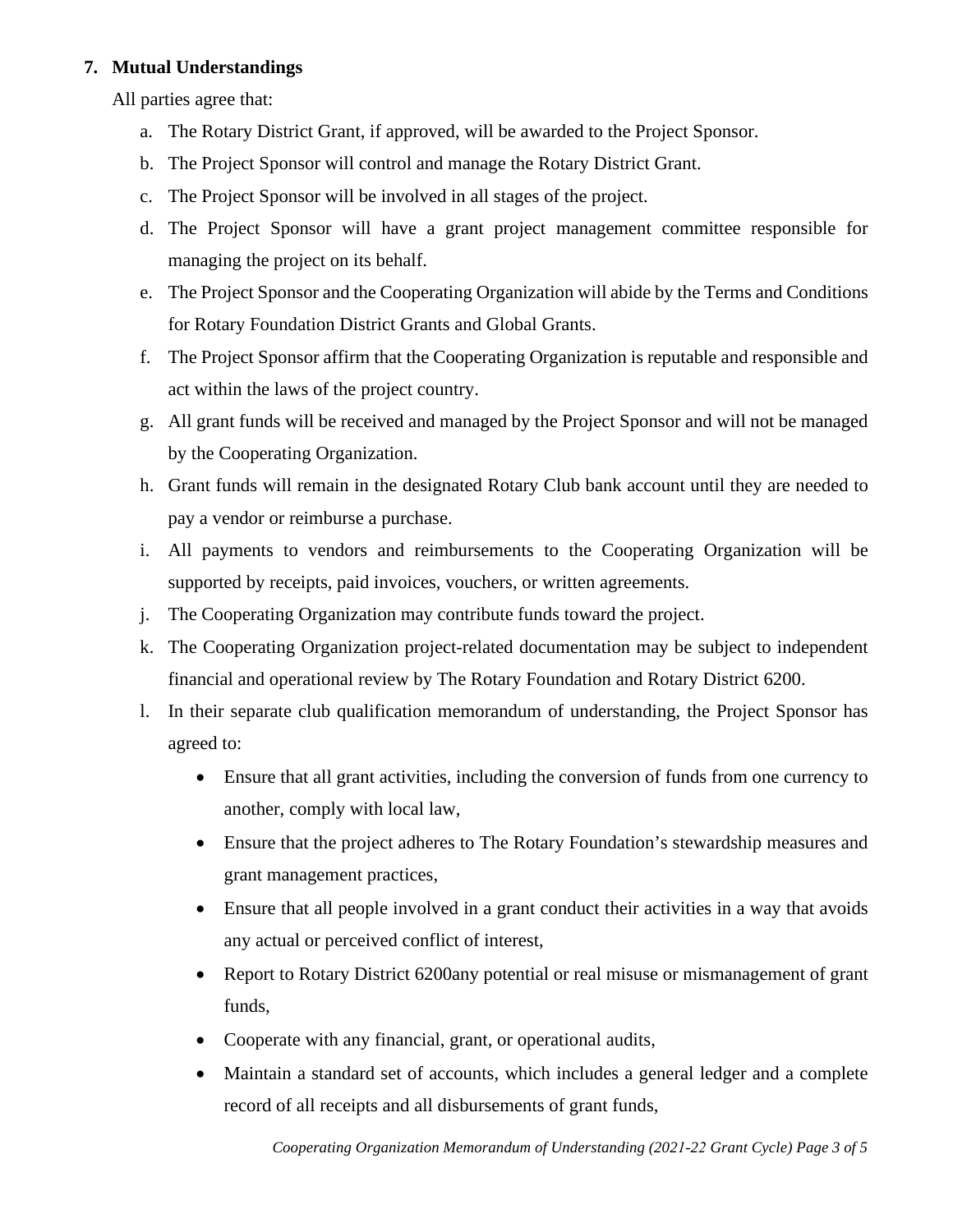- Disburse grant funds in accordance with the Terms and Conditions for Rotary Foundation District Grants and Global Grants,
- Retain bank statements to substantiate the receipt and use of grant funds,
- Retain grant documents in a location known by and accessible to the Rotary Club and Rotary District 6200 officers, and
- Retain grant documents for a minimum of five (5) years, or longer if required by local law.

### **8. Conflicts of Interest**

Any real or perceived conflicts of interest must be disclosed to The Rotary Foundation and Rotary District 6200, in compliance with The Rotary Foundation's Conflict of Interest Policy for Program Participants in the Terms and Conditions for Rotary Foundation District Grants and Global Grants. This includes any instances of Rotarians acting as vendors or serving as trustees, directors, officers, or staff of the Cooperating Organization. If in doubt, any potential conflict should be disclosed.

Identify any real or perceived conflicts here: